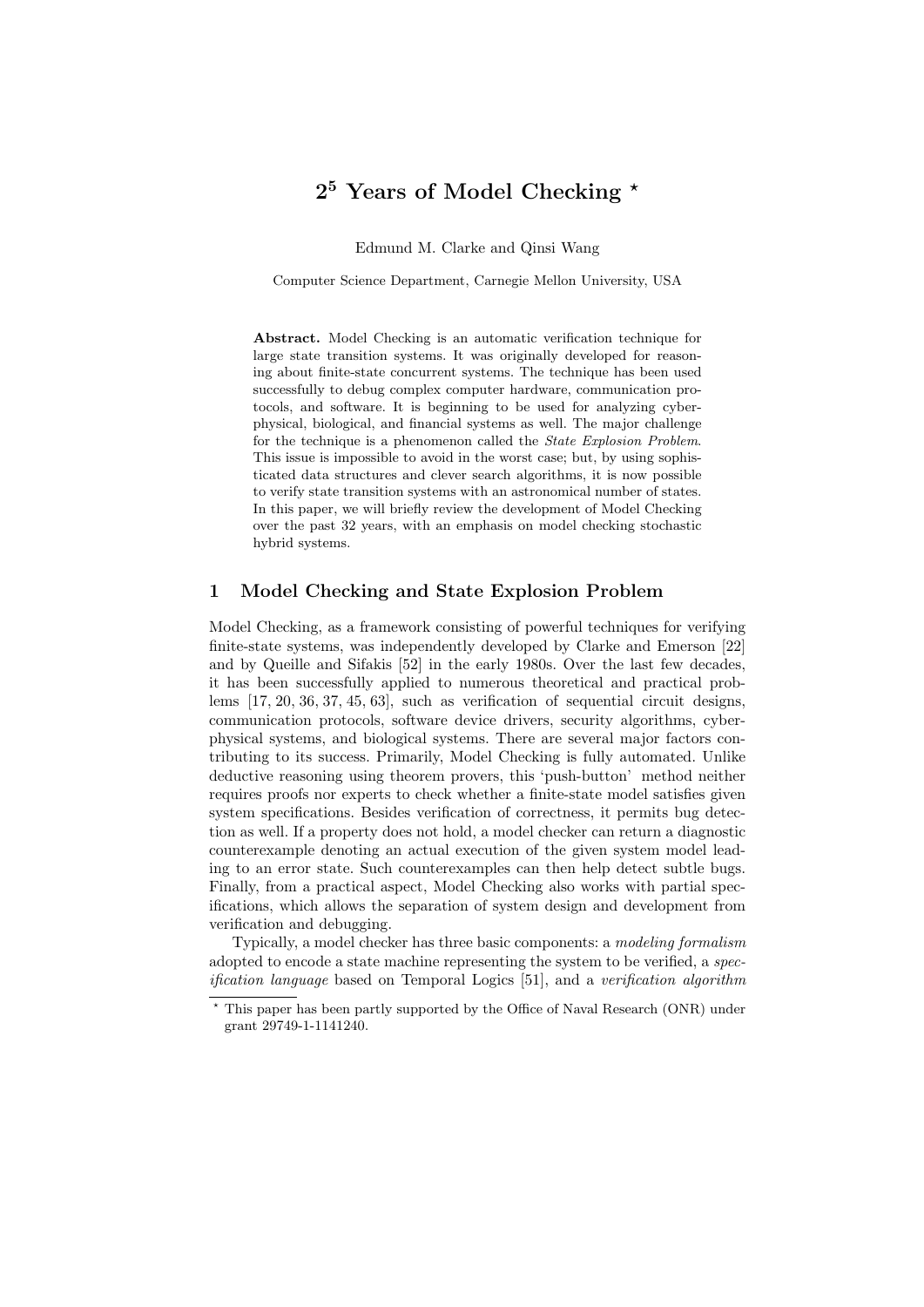which employs an exhaustive searching of the entire state space to determine whether the specification holds or not. Because of the exhaustive search, when being applied to complex systems, all model checkers face an unavoidable problem in the worst case. The number of global states of a complex system can be enormous. Given  $n$  processes, each having  $m$  states, their asynchronous composition may have  $m<sup>n</sup>$  states which is exponential in both the number of processes and the number of states per process. In Model Checking, we refer to this as the State Explosion Problem. Great strides have been made on this problem over the past 32 years for various types of real-world systems. In the following sections, we discuss major breakthroughs that have been made during the development of Model Checking, and then briefly review the work adopting these techniques for the analysis of stochastic hybrid systems, especially for probabilistic hybrid automata.

### 2 Major Breakthroughs

### 2.1 Symbolic Model Checking with OBDDs

In the original implementation of the first model checking algorithm [22], the transition system has an explicit representation using the adjacency lists. Such an enumerative representation is feasible for concurrent systems with small numbers of processes and states per process, but not adequate for very large transition systems. In the fall of 1987, McMillan made a fundamental breakthrough. He realized that by reformulating the original model checking procedure in a symbolic way where sets of states and sets of transitions are represented rather than individual states and transitions, Model Checking could be used to verify larger systems with more than  $10^{20}$  states [18]. The new symbolic representation was based on Bryant's ordered binary decision diagrams (OBDDs) [14]. In this symbolic approach, the state graphs, which need to be constructed in the explicit model checking procedure, are described by Boolean formulas represented by OBDDs. Model Checking algorithms can then work directly on these OBDDs. Since OBDD-based algorithms are set-based, they cannot directly implement the depth-first search, and thus the property automaton should also be represented symbolically.

Since then, various refinements of the OBDD-based algorithms [10,16,35,54] have pushed the size of state space count up to more than  $10^{120}$  [16]. The most widely used symbolic model checkers SMV [46], NuSMV [19], and VIS [13] are based on these ideas.

### 2.2 Partial Order Reduction

As mentioned in Section 1, the size of the parallel composition of  $n$  processes in a concurrent system may be exponential in  $n$ . Verifying a property of such a system requires inspecting all states of the underlying transition system. That is,  $n!$  distinct orderings of the interleaved executions of  $n$  states need to be considered in the setting where there are no synchronizations between the individual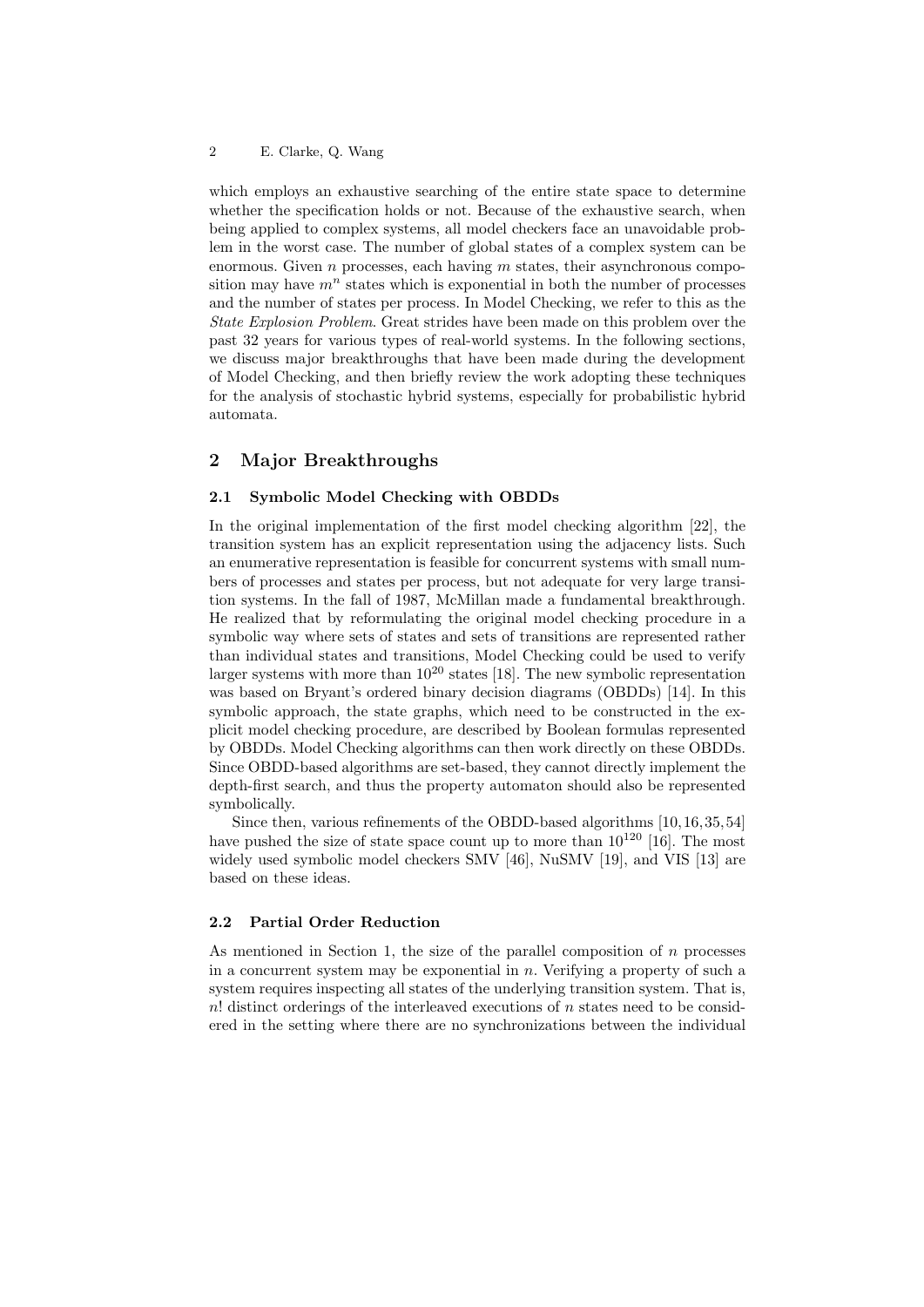processes. This is even more serious for software verification than for hardware verification, as software tends to be less structured than hardware. One of the most successful techniques for dealing with asynchronous systems is partial order reduction. Since the effect of concurrent actions is often independent of their ordering, this method aims at decreasing the number of possible orderings, and thus reducing the state space of the transition system that needs to be analyzed for checking properties. Intuitively, if executing two events in either order results in the same result, they are independent of each other. In this case, it is possible to avoid exploring certain paths in the state transition system.

Partial order reduction crucially relies on two assumptions. One is that all processes are fully asynchronous. The other is that the property to be checked does not involve the intermediate states. When coping with realistic systems where the processes may communicate and thus depend on one another, this approach attempts to identify path fragments of the full transition system, which only differ in the order of the concurrently executed activities. In this way, the analysis of state space can be restricted to one (or a few) representatives of every possible interleaving.

Godefroid, Peled, and Valmari have developed the concepts of incorporating partial order reduction with Model Checking independently in the early 1990's. Valmari's stubborn sets [60], Godefroid's persistent sets [33], and Peled's ample sets [49] differ on the actual details but contain many similar ideas. The SPIN model checker, developed by Holzmann [39], uses the ample-set reduction to great advantage.

### 2.3 Bounded Model Checking

Although Symbolic Model Checking (SMC) with OBDDs has successfully improved the scalability and is still widely used, OBDDs have multiple problems which restrict the size of models that can be checked with this method. Since the ordering of variables has to be identical for each path from the root of an OBDD to a leaf node, finding a space-efficient ordering is critical for this technique. Unfortunately, it is quite difficult, sometimes impossible, to find an order resulting in a small OBDD. Consider the formula for the middle output bit of a combinational multiplier for two n-bit numbers. It can be proved that, for all variable orderings, the size of the OBDD for this formula is exponential in  $n$ .

To further conquer the state explosion problem, Biere et al. proposed the Bounded Model Checking (BMC) using Boolean satisfiability (SAT) solvers [9]. The basic idea for BMC is quite straightforward. Given a finite-state transition system, a temporal logic property and a bound k (we assume  $k \geq 1$ ), BMC generates a propositional logical formula whose satisfiability implies the existence of a counterexample of length  $k$ , and then passes this formula to a SAT solver. This formula encodes the constraints on initial states, the transition relations for k steps, and the negation of the given property. When the formula is unsatisfiable (no counterexample found), we can either increase the bound  $k$  until either a counterexample is found, or  $k$  reaches the upper bound on how much the transition relation would need to be unwound for the completeness, or stop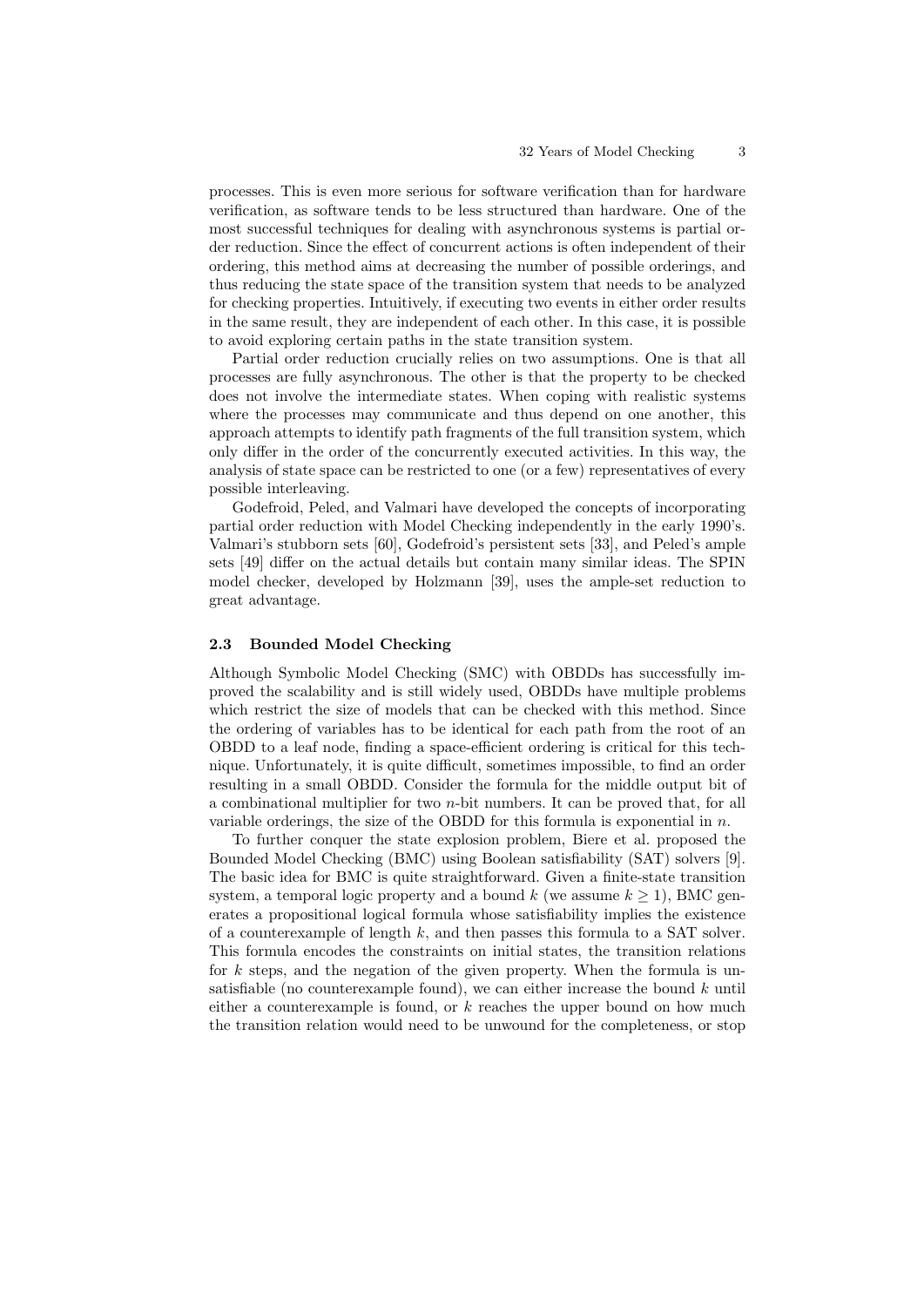if resource constraints are exceeded. As an industrial-strength model checking technique, BMC has been observed to surpass SMC with OBDDs in fast detection of counterexamples of minimal length, in saving memory, and by avoiding performing costly dynamic reordering. With a fast SAT solver, BMC can handle designs that are order-of-magnitude larger than those handled by OBDD-based model checkers.

As an efficient way of detecting subtle counterexamples, BMC is quite useful in debugging. In order to prove correctness when no counterexamples are found using BMC, an upper bound on steps to reach all reachable states needs to be determined. It has been shown that the diameter (i.e., the longest shortest path between any two states) of the state-transition system could be used as an upper bound [9]. But, it appears to be computationally difficult to compute the diameter when the state-transition system is given implicitly. Other ways for making BMC complete are based on induction [55], cube enlargement [47], Craig interpolants [48], and circuit co-factoring [32]. This problem remains a topic of active research.

An interesting variation of the original BMC is to adopt a Satisfiability Modulo Theories (SMT) solver instead of a SAT solver [24, 59]. SMT encodings in model checking have several advantages. The SMT encodings offers more powerful specification language. They use (unquantified) first-order formulas instead of Boolean formulas, and use more natural and compact encodings, as there is no need to convert high level constraints into Boolean logic formulas. These SMT encodings also make the BMC work the same for finite and infinite state systems. Above all, high level of automation has not been sacrificed for the above advantages. CBMC is a widely used Bounded model checker for ANSI-C and C++ programs [42] , having supports for SMT solvers such as Z3 [27], and Yices [28].

### 2.4 Counterexample-Guided Abstraction Refinement

When the model state space is enormous, or even infinite, it is infeasible to conduct an exhaustive search of the entire space. Another method of coping with the state explosion problem is to abstract away irrelevant details, according to the property under consideration, from the concrete state transition system when constructing the model. We call this approach abstraction. This simplification incurs information loss. Depending on the method used to control the information loss, abstraction techniques can be distinguished into either over-approximation or under-approximation techniques. The over-approximation methods enrich the behavior of the system by releasing constraints. They establish a relationship between the abstract model and the original system so that the correctness of the former implies the correctness of the latter. The downside is that they admit false negatives, where there are properties which hold in the original system but fail in the abstract model. Therefore, a counterexample found in the abstract system may not be a feasible execution in the original system. These counterexamples are called spurious. Conversely, the under-approximation techniques, which admit false positives, obtain the abstraction by removing irrelevant behavior from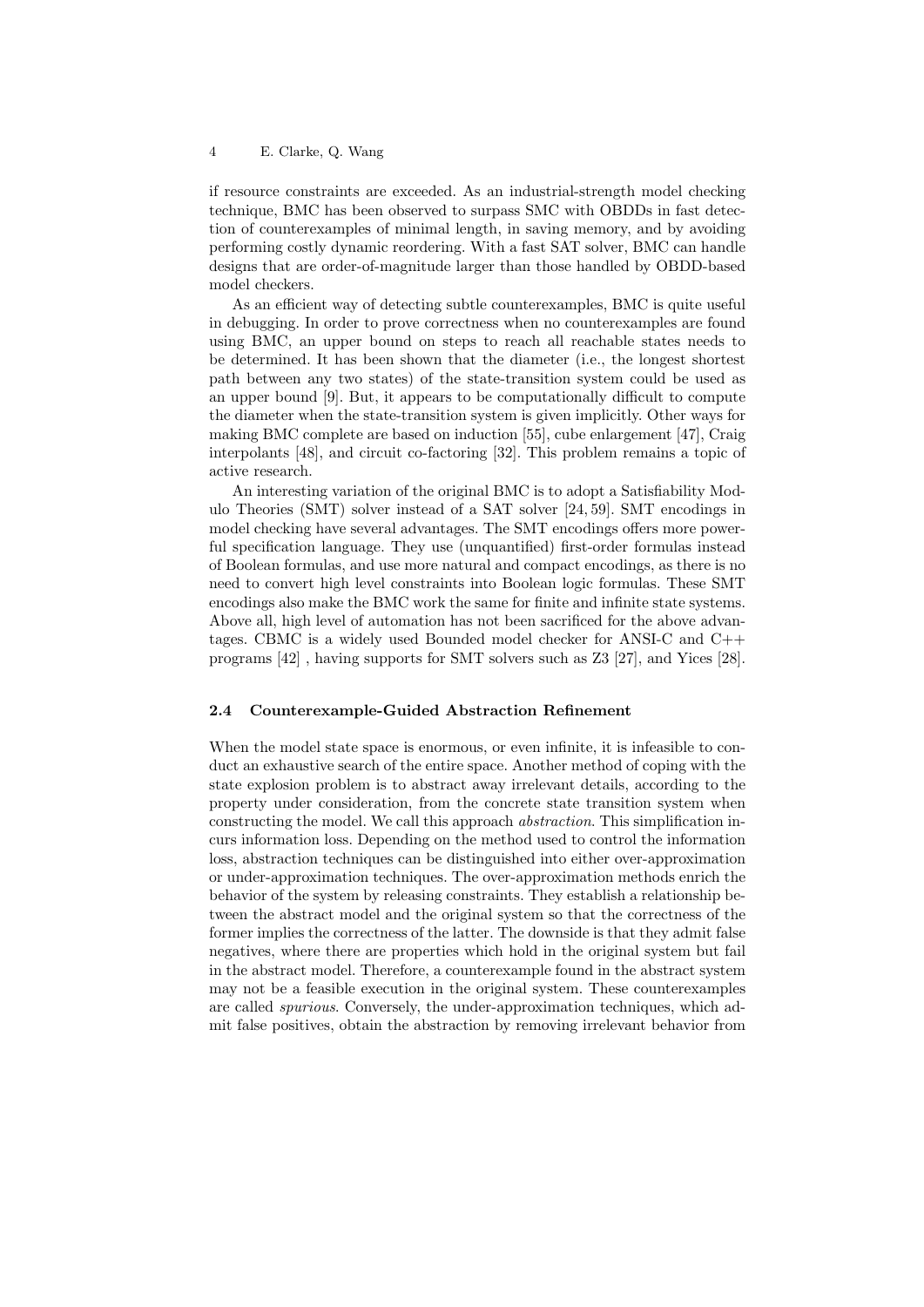the system so that a specification violation at the abstract level implies a violation of the original system.

The counterexample-guided abstraction refinement (CEGAR) technique [21] integrates an over-approximation technique - existential abstraction [23] - and SMC into a unified, and automatic framework. It starts verification against universal properties with an imprecise abstraction, and iteratively refines it according to the returned spurious counterexamples. When a counterexample is found, its feasibility with regard to the original system needs to be checked first. If the violation is feasible, this counterexample is reported as a witness for a bug. Otherwise, a proof of infeasibility is used to refine the abstraction. The procedure then repeats these steps until either a real counterexample is reported, or there is no new counterexamples returned. When the property holds on the abstract model, by the Property Preservation Theorem [23], it is guaranteed for the property to be correct in the concrete systems. CEGAR is used in many software model checkers including the SLAM project [6] at Microsoft.

# 3 Model Checking and Stochastic Hybrid Systems

Stochastic hybrid systems (SHSs) are a class of dynamical systems that involve the interaction of discrete, continuous, and stochastic dynamics. Due to the generality, SHSs have been widely used in distinct areas, including biological systems, cyber-physical systems, and finance [12]. To describe uncertainties, randomness has been added to hybrid systems in a number of ways. A wealth of models has been promoted over the last decade. One class of models combines deterministic flows with probabilistic transitions. When state changes forced by continuous dynamics involve discrete random events, we refer to them as probabilistic hybrid automata (PHAs) [56]. PHAs are akin to Markov decision processes (MDPs) [8], which determine both the discrete and continuous successor states. When state changes involve continuous random events as well, we call them stochastic hybrid automata (SHAs) [29]. Some models allow that state changes may happen spontaneously, such as piecewise deterministic Markov processes (PDMPs) [26], which are similar to continuous-time Markov chains (CTMCs) [58]. Other models replace deterministic flows with stochastic ones, such as stochastic differential equations (SDEs) [5] and stochastic hybrid programs (SHPs) [50], where the random perturbation affects the dynamics continuously. When all such ingredients have been covered, there are models such as the general stochastic hybrid systems (GSHSs) [15, 40].

The popularity of SHSs in real-world applications plays an important role as the motivation for putting a significant research effort into the foundations, analysis and control methods for this class of systems. Among various problems, one of the elementary questions for the quantitative analysis of SHSs is the probabilistic reachability problem. There are two main reasons why it catches researchers' attention. Primarily, it is motivated by the fact that most temporal properties can be reduced to reachability problems due to the very expressive hybrid modeling framework. Moreover, probabilistic state reachability is a hard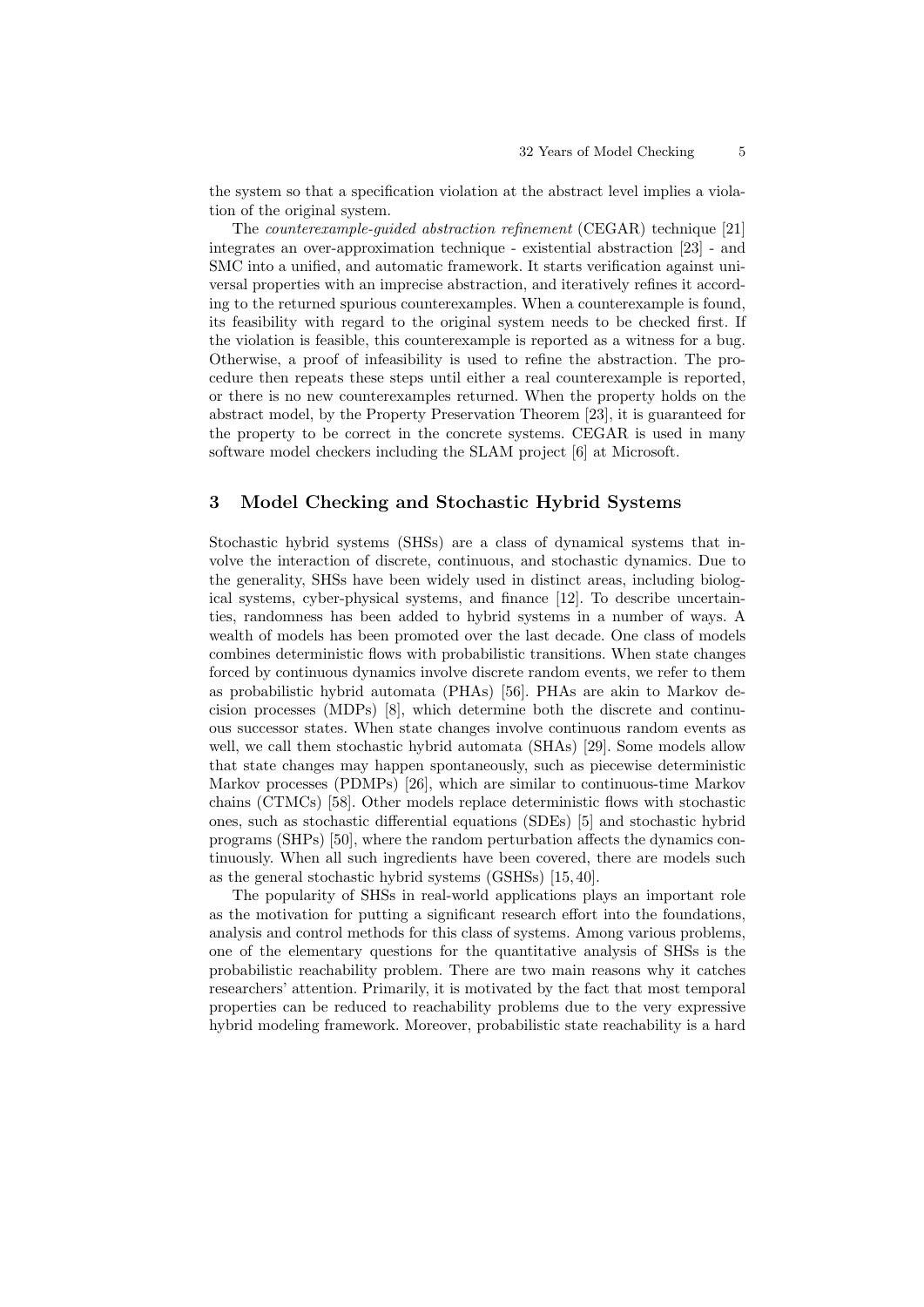and challenging problem which is undecidable in general. Intuitively, this class of problems is to compute the probability of reaching a certain set of states. The set may represent a set of certain unsafe states which should be avoided or visited only with some small probability, or dually, a set of good states which should be visited frequently.

Over the last decade, research efforts concerning SHSs are rapidly increasing. At the same time, Model Checking methods and tools for probabilistic systems, such as PRISM [44], MRMC [41], and Ymer [65], have been proposed and designed. Results related to the analysis and verification of SHSs are still limited. For instance, analysis approaches for GSHSs are often based on Monte-Carlo simulation [11,53]. Considering the hardness of dealing with the general class, efforts have been mainly placed on different subclasses  $[1–3, 29, 30, 34, 50, 56, 62, 66, 67]$ .

For a decidable subclass which is called probabilistic initialized rectangular automata (PIRAs), Sproston offered a model checking procedure against the probabilistic branching time logic (PBTL) [56]. The procedure first translates PIRA to a probabilistic timed automaton (PTA), then constructs a finitestate probabilistic region graph for the PTA, and employs existing PBTL Model Checking techniques. For probabilistic rectangular automata (PRAs) which are less restricted than PIRAs, Sproston proposed a semi-decidable model checking procedure via using a forward search through the reachable state space [57].

For a more expressive class of models - probabilistic hybrid automata (PHAs), Zhang et al. abstracted the original PHA to a probabilistic automaton (PA), and then used the established Model Checking methods for the abstracting model [66]. Hahn et al. also discussed an abstraction-based method where the given PHA was translated into a  $n$ -player stochastic game using two different abstraction techniques [34]. All abstractions obtained by these methods are overapproximations, which means that the estimated maximum probability for a safety property on the abstracted model is no less than the one on the original model. Another method proposed is a SMT-based bounded Model Checking procedure [30]. We will discuss these methods in detail in the following subsections.

A similar class of models, which is widely used in the control theory, is called discrete-time stochastic hybrid systems (DTSHSs) [4]. Akin to PHAs, DTSHSs comprise nondeterministic as well as discrete probabilistic choices of state transitions. Unlike PHAs, DTSHSs are sampled at discrete time points, use control inputs to model nondeterminism, do not have an explicit notion of symbolic transition guards, and support a more general concept of randomness which can describe discretized stochastic differential equations. With regard to the system analysis, the control problem concerned can be understood as to find an optimal control policy that minimizes the probability of reaching unsafe states. A backward recursive procedure, which uses dynamic programming, was then proposed to solve the problem [1,4]. Another approach to a very similar problem as above, where a DTSHS model doesn't have nondeterministic control inputs, was presented in [2]. Compared to former method, the latter approach exploits the grid to construct a discrete-time Markov chain (DTMC), and then employs standard model checking procedures for it. This approach then had been used in [3] as an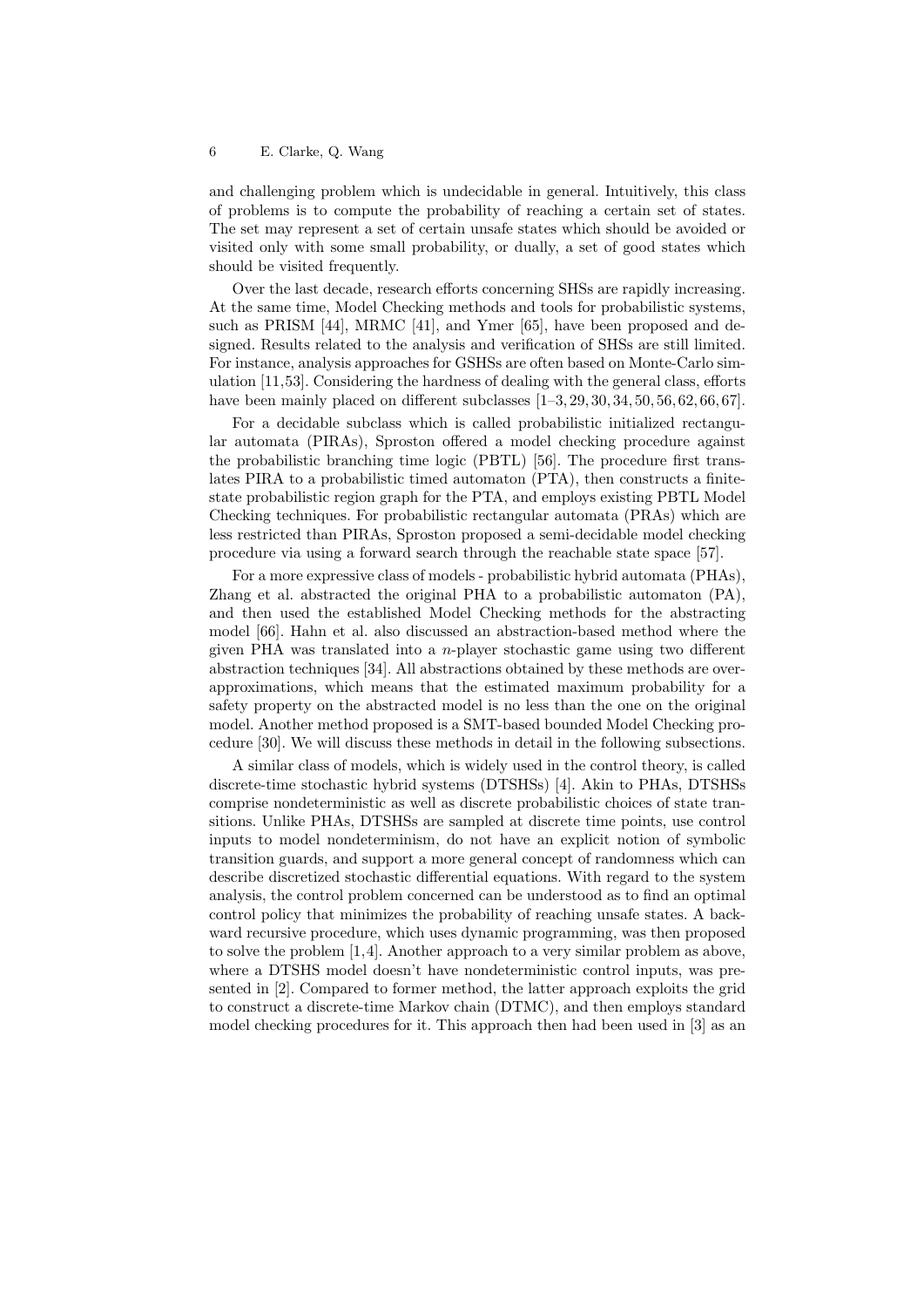analysis procedure for the probabilistic reachability problems in the product of a DTSHS and a Büchi automaton representing a linear temporal property. Zuliani et al. also mentioned a simulation-based method for model checking DTSHSs against bounded temporal properties [67]. We refer to this method as Statistical Model Checking (StatMC). The main idea of StatMC is to generate enough simulations of the system, record the checking result returned from a trace checker from each simulation, and then use statistical testing and estimation methods to determine, with a predefined degree of confidence, whether the system satisfies the property. Although this statistical model checking procedure does not belong to the class of exhaustive state-space exploration methods, it usually returns results faster than the exhaustive search with a predefined arbitrarily small error bound on the estimated probability.

In [29], as an extension of PHAs, stochastic hybrid automata (SHAs) allow continuous probability distributions in the discrete state transitions. With respect to the verification procedure, a given SHA is firstly over-approximated by a PHA via discretizing continuous distributions into discrete ones with the help of additional uncountable nondeterminism. As mentioned, this over-approximation preserves safety properties. For the second step, the verification procedure introduced in [66] is exploited to model check the over-approximating PHA.

Another interesting work is about stochastic hybrid programs (SHPs) introduced in [50]. This formalism is quite expressive with regard to randomness: it takes stochastic differential equations, discrete probabilistic branching, and random assignments to real-valued variables into account. To specify system properties, Platzer proposed a logic called stochastic differential dynamic logic, and then suggested a proof calculus to verify logical properties of SHPs.

Among these different models and methods mentioned above, of particular interest for this paper are PHAs. In the remainder of this section, we will review two kinds of interesting techniques - abstraction-based, and BMC-based methods - proposed for probabilistic reachability and safety analysis for PHAs.

#### 3.1 Probabilistic Hybrid Automata

Before going into the details of model checking algorithms, we recall the definitions of PHAs as given in [56].

Definition 1. (Probabilistic Hybrid Automata) A probabilistic hybrid automaton H is a tuple  $(M, \bar{m}, k, \langle Post_m \rangle_{m \in M}, Cmds)$  where

- $-M := \{m_1, m_2, \cdots, m_n\}$  is a finite set of control modes.
- $\bar{m} \subseteq M$  is the set of initial modes.
- $k$  is the dimension of the automaton, i.e. the number of system variables.
- $\langle Post_m \rangle_{m \in M}$  indicates continuous-time behaviors on each mode.
- Cmds is a finite set of probabilistic guarded commands of the following form:  $g \rightarrow p_1 : u_1 + \cdots + p_n : u_n$

where g is a predicate representing a transition guard, and  $p_i$  and  $u_i$  are the corresponding transition probability and updating function for the ith probabilistic choice respectively  $(1 \leq i \leq n)$ .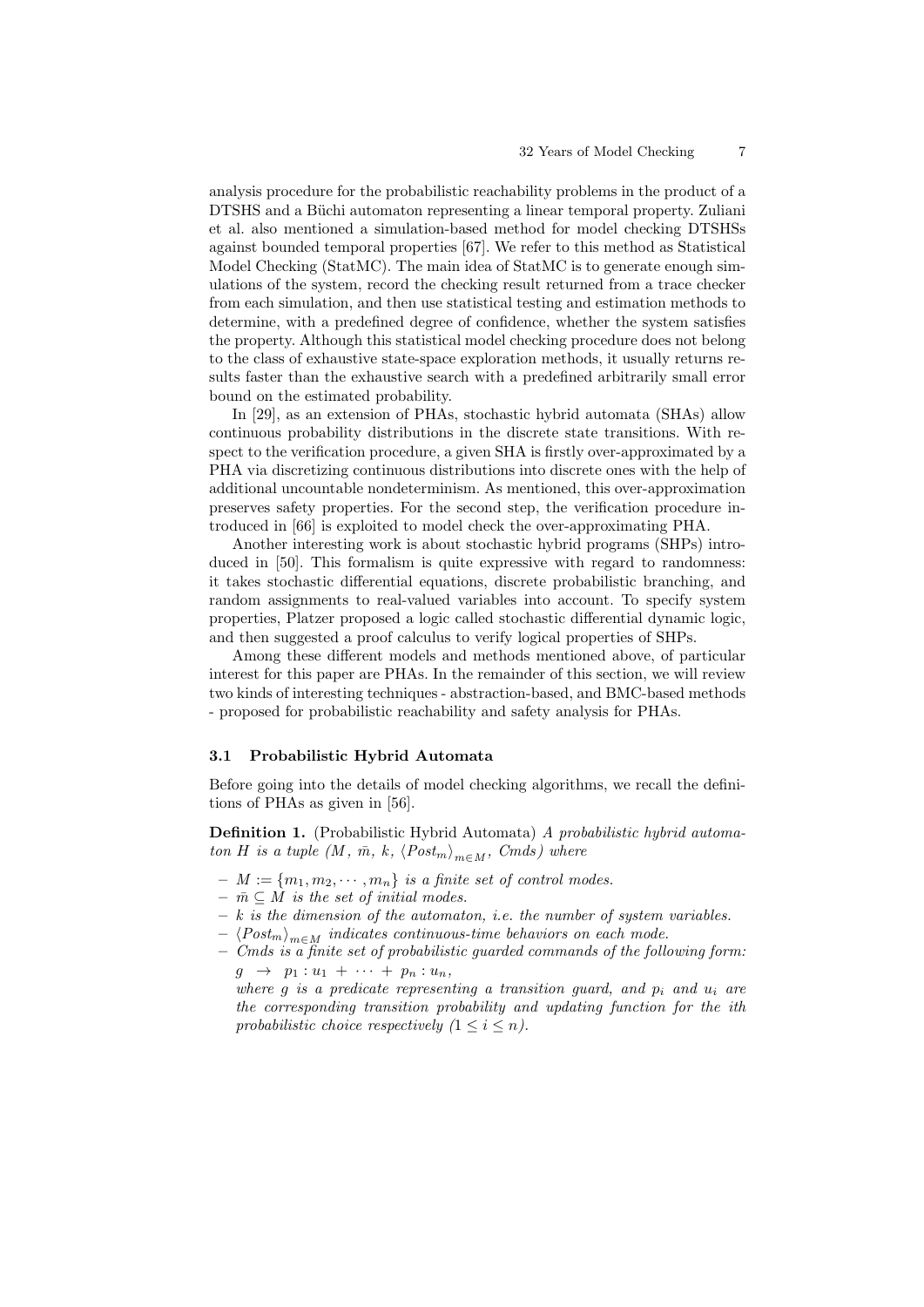The semantics of a probabilistic hybrid automaton is a probabilistic automaton [56] which is formally defined as follows.

Definition 2. (Semantics of Probabilistic Hybrid Automata) The semantics of a probabilistic hybrid automaton H is a probabilistic automaton  $PA \llbracket H \rrbracket =$  $(S, \bar{s}, Act, \mathcal{T})$ , where

- $S = M \times \mathbb{R}^k$  denotes the (possibly uncountable) set of states.
- $-\bar{s} = (\bar{m}, 0, \dots, 0)$  is the set of initial states.
- $Act = \mathbb{R}_{\geq 0} \oplus Cmds$  describes the transition relation. Note that,  $\oplus$  denotes the disjoint union.
- $-$  T: for each  $s \in S$ , it may have two types of transitions. The first one is from command  $g \rightarrow p_1 : u_1 + \cdots + p_n : u_n$  by  $u(s)$  when g is fulfilled. The second one is from time t by  $Post_m(s, t)$ .

#### 3.2 Abstraction-based Methods

Zhang et al. presented an abstraction-based method for verifying safety properties in probabilistic hybrid automata (PHAs) [66]. The main underlying idea is to compute finite probabilistic automata (PAs) via abstractions for PHAs, and then estimate the reachability probabilities of the over-approximating PAs with the help of existing methods. In detail, the verification procedure works as follows. To construct a safe over-approximation for a given PHA, the method first considers a non-probabilistic hybrid automaton (HA) obtained by replacing probabilistic choices with nondeterministic ones. Then, this classical HA is abstracted into a finite-state abstraction, where PHAVer [31] can be employed. As the final step of the abstraction, the finite-state abstraction is decorated with probabilities via techniques known for Markov decision processes [25,38], resulting in a probabilistic finite-state automaton. Figure 1 illustrates the entire abstraction process for an example PHA. After building a safe over-approximation, the probability of reaching unsafe states in the probabilistic abstraction is estimated using value iteration [8]. Since it is computing over-approximations, the abstraction preserves the safety property: if the probability of reaching unsafe state regions in the abstracting probabilistic automaton is bounded by  $p$ , this is also the case in the original probabilistic hybrid automaton. In other words,  $p$  is a safe upper bound for the reachability probability of the original model, and if a safety property holds in in the abstraction, it holds also in the concrete system. Otherwise, refinement of the abstraction is required to obtain a potentially more precise upper bound. The realization of this refinement depends on the exploited abstraction technique. For example, PHAVer computes polyhedra to cover the continuous state-space for each discrete location. Refinement can be done by reducing the maximal widths of these polyhedra.

To estimate the maximum/minimum probability of reaching a certain state region, Hahn et al. proposed another abstraction-based approach [34]. This approach considers two different abstraction methods - a game-based approach [43] and an environment abstraction [61]. Both methods abstract a given PHA by an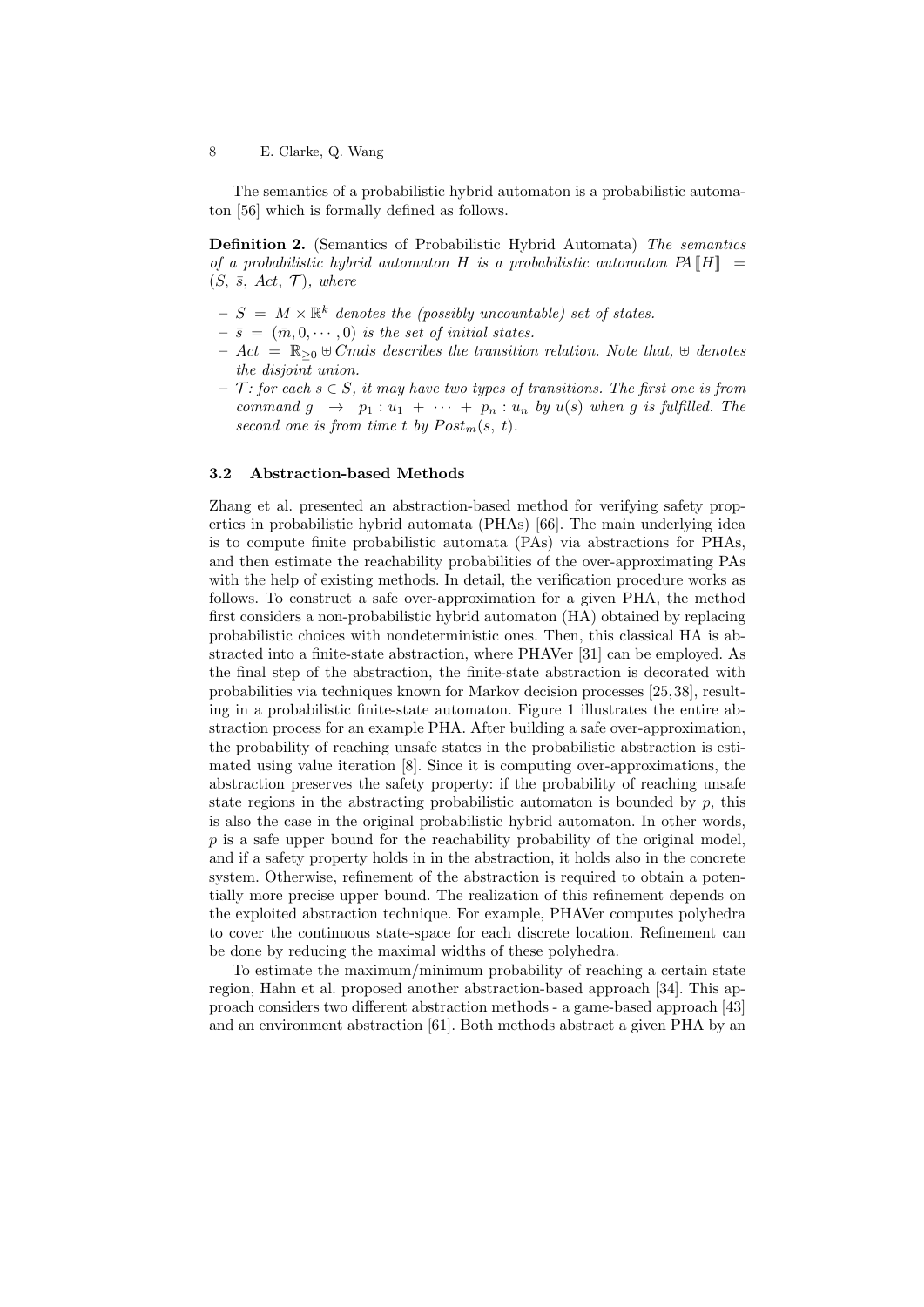$n$ -player stochastic game, and allow us to obtain both lower and upper bounds for quantitative properties. In a bit more detail, the semantics of a PHA is firstly expressed as a (stochastic) 2-player game, where one player represents the controller and the other the environment. Both abstraction methods represent the obtained abstraction as a separate player in the game resulting in a 3-player stochastic game. Then, with the first method, this 3-player game is reduced to a 2-player stochastic game. The second method makes this new player collaborate with the player representing the environment in the PHA. By adjusting the strategy of the player denoting the abstraction to maximize (or minimize) the probability of reaching the target states, the upper (or lower) bound on the optimal reachability probability for the original automaton can be obtained from the abstraction. This approach establishes a verification as well as falsification procedure for probabilistic safety properties.

### 3.3 BMC-based Methods

Fränzle et al. presented an fully symbolic analyzing method of probabilistic bounded reachability problems of PHAs without resorting to over-approximation by intermediate finite-state abstractions [30]. When reasoning about PHAs, the authors use the SMT solving as a basis, and extends it by defining a novel randomized quantification over discrete variables. This method saves virtues of the SMT-based Bounded Model Checking, and harvests its recent advances in analyzing general hybrid systems. This new framework is referred to as Stochastic Satisfiability Modulo Theories (SSMT). In detail, an SSMT formula  $\Phi$  can be defined in this format:  $\Phi = Q_1 x_1 \in \text{dom}(x_1) \cdots Q_n x_n \in \text{dom}(x_n)$ :  $\phi$ , where  $\phi$  is a quantifier-free SMT formula.  $Q_1x_1 \in \text{dom}(x_1) \cdots Q_nx_n \in \text{dom}(x_n)$  is the *prefix* of  $\Phi$ , binding variables  $x_i$  to the quantifier  $Q_i$ . Note that not every variable occurring in  $\phi$  has to be bound by a quantifier. In the framework of SSMT, a quantifier  $Q_i$  is either a classical *existential* quantifier, denoted as  $\exists$ , or a newly introduced *randomized* quantifier, denoted as  $\mathbf{H}_{d_i}$ , where  $d_i$  is a finite discrete probability distribution over dom $(x_i)$ . The notation  $d_i$  is usually a list  $\langle (v_1, p_1), \cdots, (v_m, p_m) \rangle$ , where  $p_j$  is the probability of assigning  $x_i$  to  $v_i$ . The semantics of an SSMT problem is defined by the maximum probability of satisfaction, which is designed for computing the maximal reachability probability. Formally, the maximum probability of satisfaction  $Pr(\Phi)$  of an SSMT formula  $\Phi$  is defined recursively as follows.

- $Pr(\phi) = 1$  if  $\phi$  is satisfiable, and 0 otherwise;
- $Pr(\exists x_i \in dom(x_i) \cdots Q_n x_n \in dom(x_n) : \phi) =$  $max_{v \in dom(x_i)} Pr(Q_{i+1}x_{i+1} \in dom(x_{i+1}) \cdots Q_n x_n \in dom(x_n) : \phi[v/x_i])$ ; and  $- Pr(\mathfrak{A}_{d_i})$  $\sum$  $d_i x_i \in dom(x_i) \cdots Q_n x_n \in dom(x_n) : \phi) =$  $(v, p) \in dom(x_i) \cdot Pr(Q_{i+1}x_{i+1} \in dom(x_{i+1}) \cdots Q_n x_n \in dom(x_n) : \phi[v/x_i]).$

To analyze PHAs, the probabilistic bounded reachability problems need to be encoded in SSMT formulas. The construction procedure contains two steps. First of all, akin to the SMT-based BMC, an SMT formula is used to express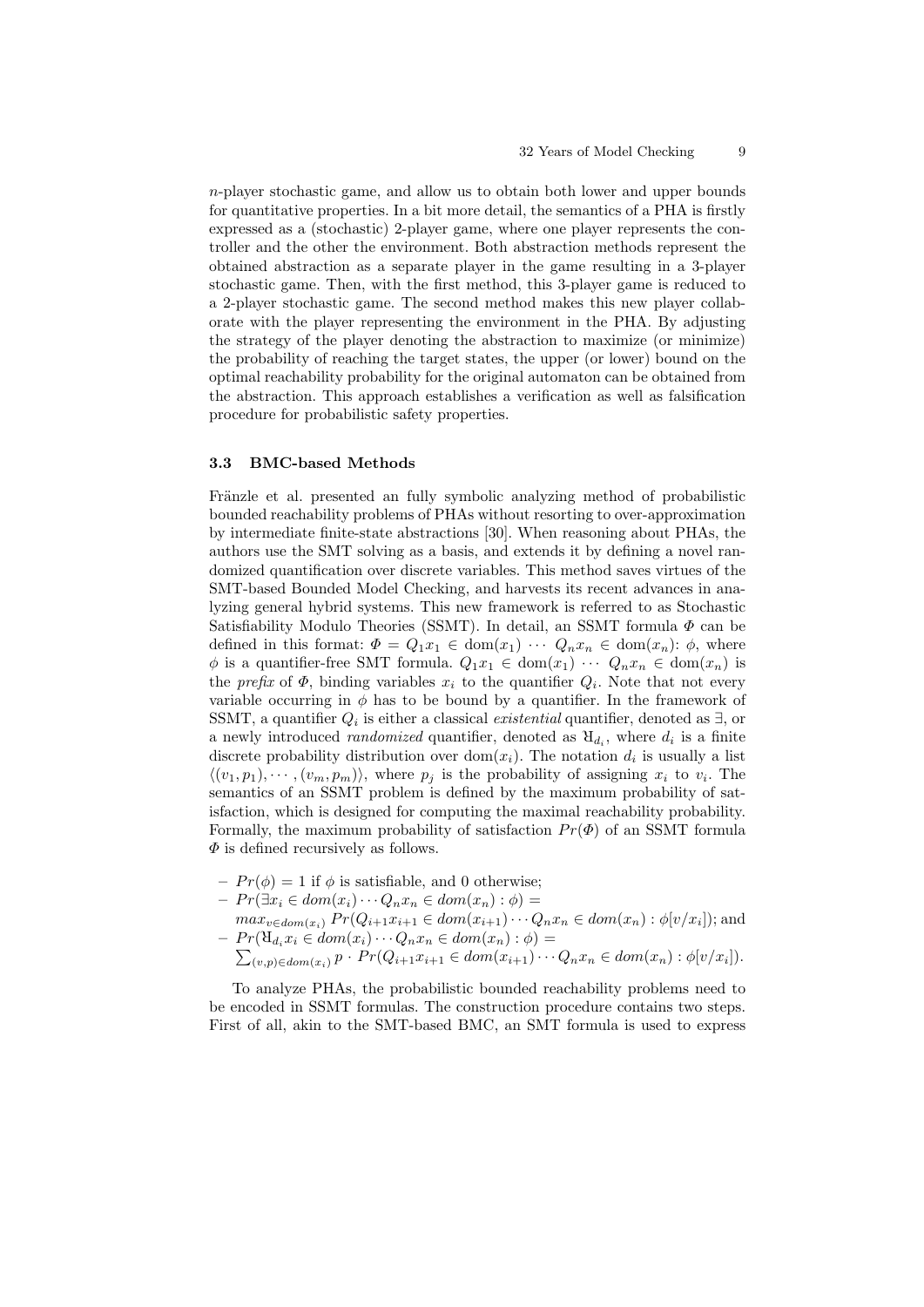

Fig. 1: Abstraction steps for a probabilistic hybrid automaton for the thermostat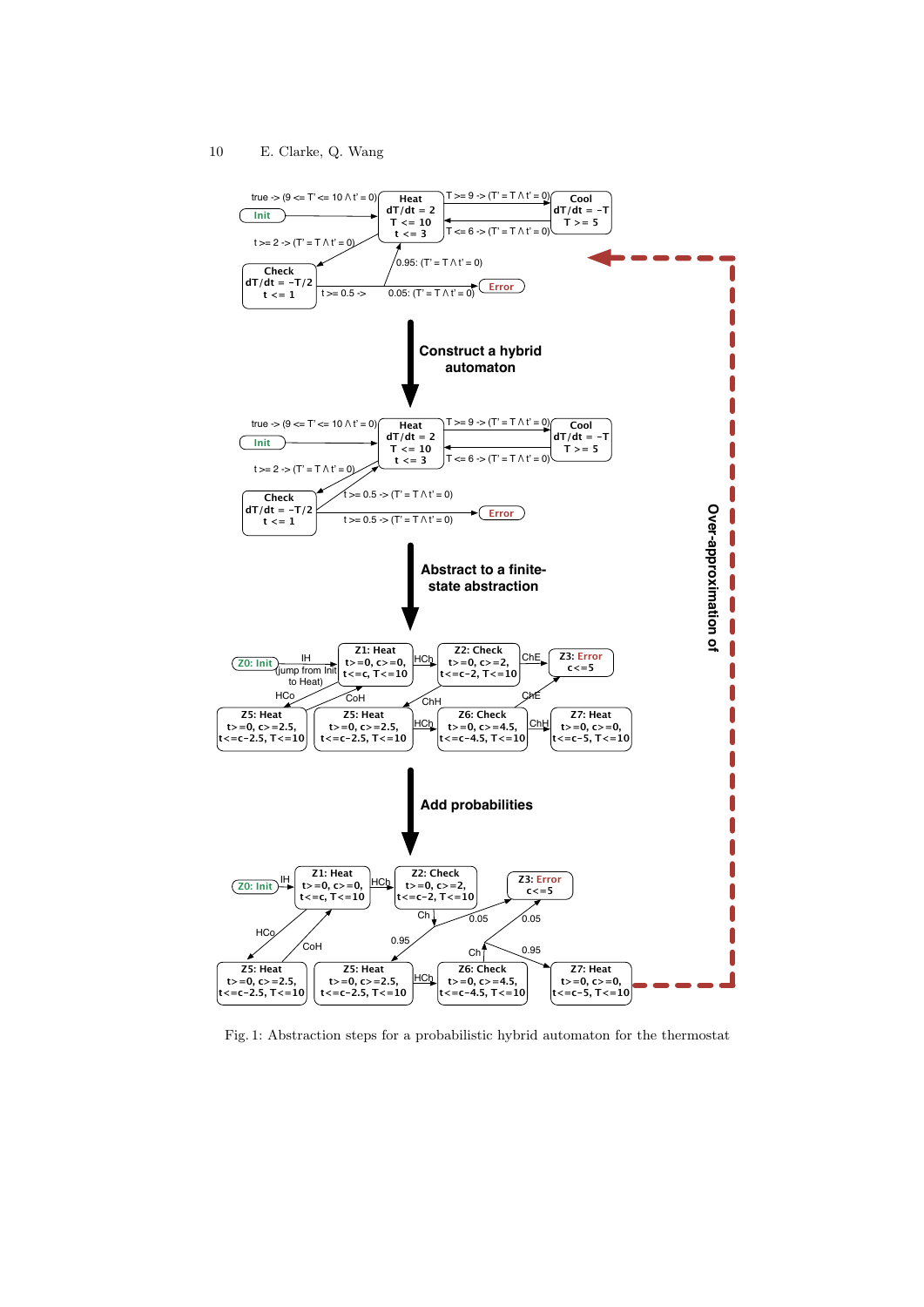all runs of the given PHA of the given length  $k$ , ignoring both nondeterministic and probabilistic transitions. Quantification is then added to encode the missing nondeterministic and probabilistic choices. Existential quantifiers reflect nondeterministic choices and randomized quantifiers describe probabilistic transitions. With this encoding, the step-bounded reachability analysis of probabilistic hybrid automata is reduced to calculating the maximum probability of satisfaction of an SSMT formula. To compute the maximum satisfaction probability, an algorithm, which was discussed in [30], consists of three layers - a theory solver, an SMT solver, and an SSMT solver. The first two solvers are the same as the corresponding parts in widely used SMT solvers, such as Z3 [27], and CVC4 [7]. The last SSMT layer is an extension of the SMT layer to cope with existential and randomized quantification.

Another BMC-based approach to the falsification of safety properties was promoted by Wimmer et al. [64]. Although the stochastic models that they consider are discrete-time Markov chains (DTMCs), DTMCs are quite similar to PHAs except that the former do not support nondeterminism. Also, its analysis technique is closely related to the one in [30]. It works as follows. First of all, the given safety property is reduced to a state reachability one through removing edges from the given DTMC. Then, it encodes the behavior of the given DTMC with length  $k$  and the reachability property as an SAT formula as the case for SAT-based BMC. During this step, probabilistic transitions are treated as nondeterministic ones, and the transition probability matrix of the given DTMC is stored in order to be able to track the transition probabilities between states in the near future. Thereafter, the Boolean formula with the depth-bound  $k$ is solved by a SAT solver. If the formula is satisfiable, the returned satisfying assignment is used to extract a system execution of length k. The probability of this execution is computed according to the preserved probability matrix. After adding a clause representing the negation of the last returned assignment, the SAT solver is called again to find another execution reaching the target states. These steps are repeated until the SAT solver returns "unsat" for a modified formula for length k. Then, it generates a new Boolean formula for depth step  $k+$ 1, and calls the SAT again. The overall procedure terminates if the accumulated probability of all collected system runs reaching the given unsafe states exceeds a given threshold, which is used to falsify the safety property. To reduce the number of calls to the SAT solver, the authors propose some optimizations. The most important one tries to detect loops in executions reaching the target states in order to achieve infinitely many runs from one solver invocation.

## 4 Conclusion and future work

Model Checking has proved to be a highly successful technology. Over the last 32 years, we have witnessed enormous progress on improving performance, on enhancing scalability, and on expanding applications in the area of Model Checking. The progress has increased our knowledge, but also opened many questions and research directions. Efforts are still needed to further conquer the state ex-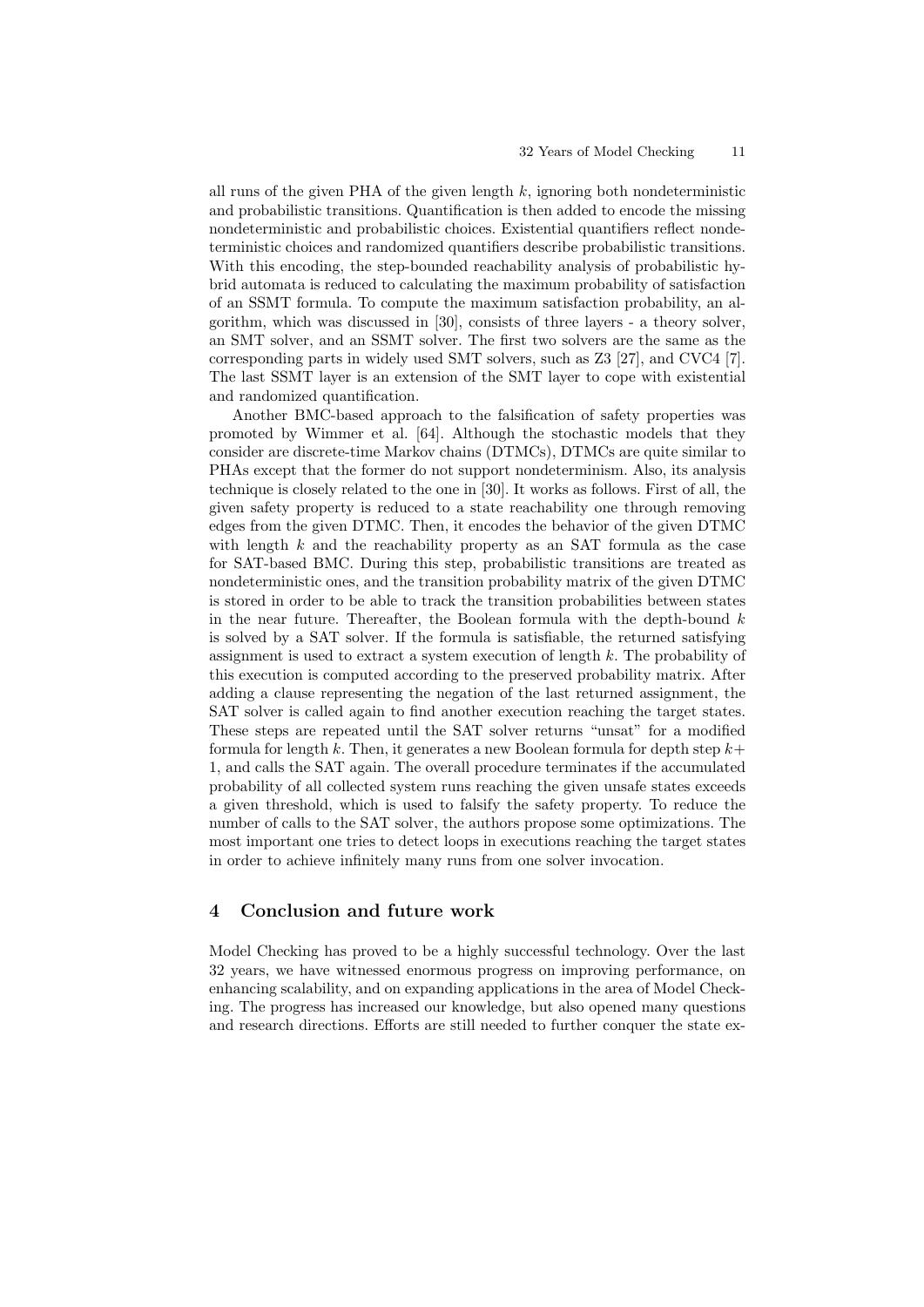plosion problem in Software Model Checking. More effective model checking algorithms are required for real-time and hybrid systems, and are badly in need for even more complex systems, such as stochastic hybrid systems. Moreover, there are various directions, including combining model checking and static analysis, compositional model checking of complex systems, symmetry reduction and parameterized model checking, integrating model checking and theorem proving, interpreting long and complicated counterexamples, extending CEGAR for probabilistic systems, and scaling up even more!

### References

- 1. A. Abate. Probabilistic reachability for stochastic hybrid systems: Theory, computations, and applications. ProQuest, 2007.
- 2. A. Abate, J.-P. Katoen, J. Lygeros, and M. Prandini. A two-step scheme for approximate model checking of stochastic hybrid systems. In Proceedings of the 18th IFAC World Congress. IFAC, 2011.
- 3. A. Abate, J.-P. Katoen, and A. Mereacre. Quantitative automata model checking of autonomous stochastic hybrid systems. In Proceedings of the  $14$ th international conference on Hybrid Systems: Computation and Control, pages 83–92. ACM, 2011.
- 4. S. Amin, A. Abate, M. Prandini, J. Lygeros, and S. Sastry. Reachability analysis for controlled discrete time stochastic hybrid systems. In Hybrid Systems: Computation and Control, pages 49–63. Springer, 2006.
- 5. L. Arnold. Stochastic Differential Equations: Theory and Applications. Wiley Interscience, 1974.
- 6. T. Ball and S. K. Rajamani. The SLAM toolkit. In Computer-Aided Verification, pages 260–264. Springer, 2001.
- 7. C. Barrett, C. L. Conway, M. Deters, L. Hadarean, D. Jovanović, T. King, A. Reynolds, and C. Tinelli. CVC4. In Computer-Aided Verification, pages 171– 177. Springer, 2011.
- 8. R. Bellman. A Markovian decision process. Technical report, DTIC Document, 1957.
- 9. A. Biere, A. Cimatti, E. Clarke, and Y. Zhu. Symbolic model checking without BDDs. Springer, 1999.
- 10. R. Bloem, K. Ravi, and F. Somenzi. Efficient decision procedures for model checking of linear time logic properties. In Computer-Aided Verification, pages 222–235. Springer, 1999.
- 11. H. A. Blom and E. A. Bloem. Particle filtering for stochastic hybrid systems. In 43rd IEEE Conference on Decision and Control, volume 3, pages 3221–3226. IEEE, 2004.
- 12. H. A. Blom, J. Lygeros, M. Everdij, S. Loizou, and K. Kyriakopoulos. Stochastic hybrid systems: theory and safety critical applications. Springer, 2006.
- 13. R. K. Brayton, G. D. Hachtel, A. Sangiovanni-Vincentelli, F. Somenzi, A. Aziz, S.-T. Cheng, S. Edwards, S. Khatri, Y. Kukimoto, A. Pardo, et al. VIS: A system for verification and synthesis. In Computer-Aided Verification, pages 428–432. Springer, 1996.
- 14. R. E. Bryant. Graph-based algorithms for boolean function manipulation. IEEE Transactions on Computers, 100(8):677–691, 1986.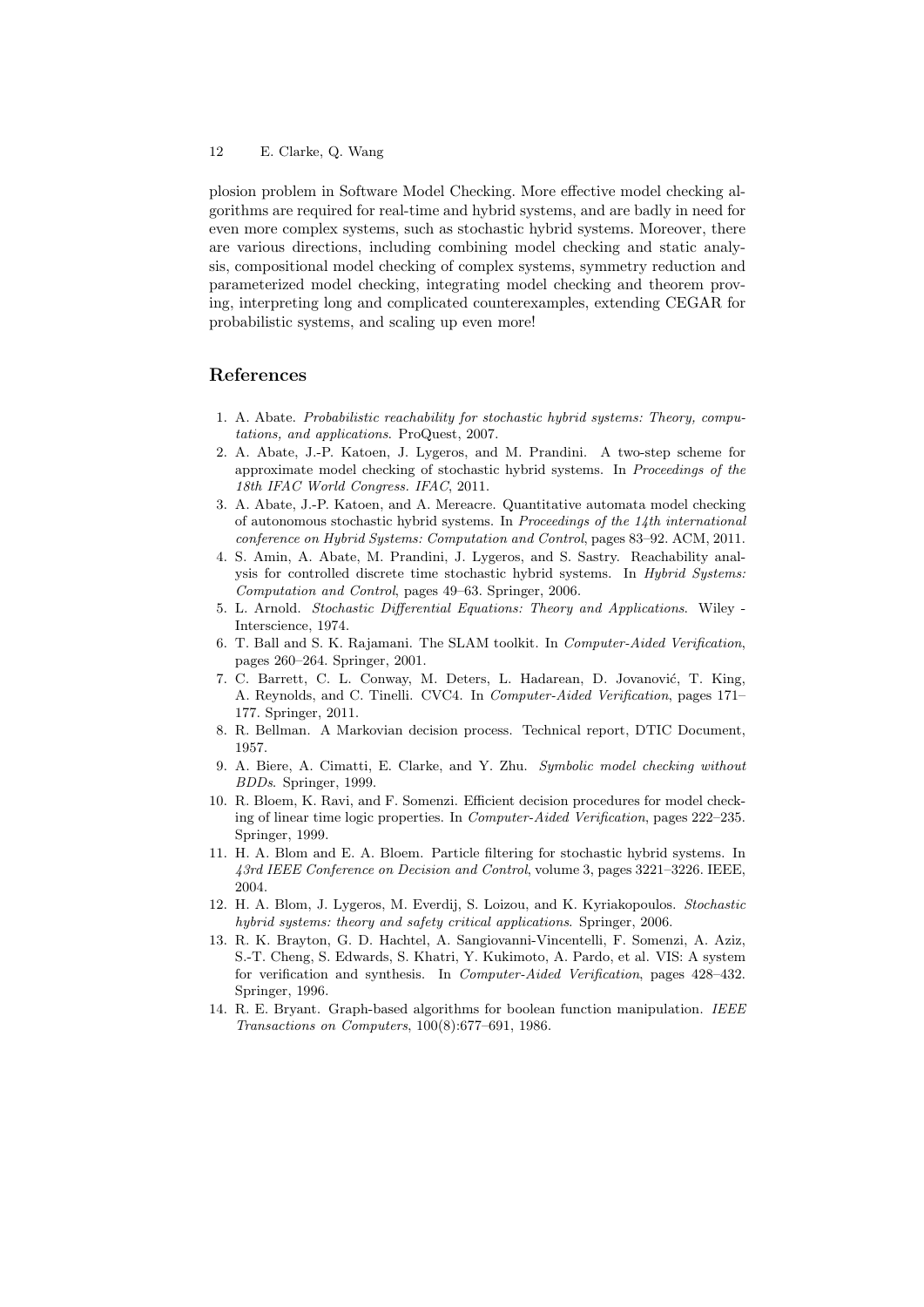- 15. M. L. Bujorianu and J. Lygeros. General stochastic hybrid systems. In IEEE Mediterranean Conference on Control and Automation MED, volume 4, pages 174– 188, 2004.
- 16. J. Burch, E. M. Clarke, and D. Long. Symbolic model checking with partitioned transition relations. Computer Science Department, page 435, 1991.
- 17. J. R. Burch, E. M. Clarke, K. L. McMillan, and D. L. Dill. Sequential circuit verification using symbolic model checking. In 27th ACM/IEEE Design Automation Conference, pages 46–51. IEEE, 1990.
- 18. J. R. Burch, E. M. Clarke, K. L. McMillan, D. L. Dill, and L.-J. Hwang. Symbolic model checking:  $10^{20}$  states and beyond. In Fifth Annual IEEE Symposium on Logic in Computer Science, pages 428–439. IEEE, 1990.
- 19. A. Cimatti, E. Clarke, F. Giunchiglia, and M. Roveri. NuSMV: a new symbolic model checker. International Journal on Software Tools for Technology Transfer, 2(4):410–425, 2000.
- 20. K. Claessen, J. Fisher, S. Ishtiaq, N. Piterman, and Q. Wang. Model-checking signal transduction networks through decreasing reachability sets. In Computer-Aided Verification, pages 85–100. Springer, 2013.
- 21. E. Clarke, O. Grumberg, S. Jha, Y. Lu, and H. Veith. Counterexample-guided abstraction refinement. In Computer-Aided Verification, pages 154–169. Springer, 2000.
- 22. E. M. Clarke and E. A. Emerson. Design and synthesis of synchronization skeletons using branching time temporal logic. Springer, 1982.
- 23. E. M. Clarke, O. Grumberg, and D. E. Long. Model checking and abstraction. ACM transactions on Programming Languages and Systems (TOPLAS), 16(5):1512–1542, 1994.
- 24. L. Cordeiro, B. Fischer, and J. Marques-Silva. SMT-based bounded model checking for embedded ANSI-C software. IEEE Transactions on Software Engineering, 38(4):957–974, 2012.
- 25. P. R. D'Argenio, B. Jeannet, H. E. Jensen, and K. G. Larsen. Reachability analysis of probabilistic systems by successive refinements. In Process Algebra and Probabilistic Methods. Performance Modelling and Verification, pages 39–56. Springer, 2001.
- 26. M. H. Davis. Piecewise-deterministic Markov processes: A general class of nondiffusion stochastic models. Journal of the Royal Statistical Society. Series B (Methodological), pages 353–388, 1984.
- 27. L. De Moura and N. Bjørner. Z3: An efficient SMT solver. In Tools and Algorithms for the Construction and Analysis of Systems, pages 337–340. Springer, 2008.
- 28. B. Dutertre and L. De Moura. The yices SMT solver. Tool paper at http://yices.  $csl. sri. com/tool-paper. pdf, 2:2, 2006.$
- 29. M. Fränzle, E. M. Hahn, H. Hermanns, N. Wolovick, and L. Zhang. Measurability and safety verification for stochastic hybrid systems. In Proceedings of the  $14$ th international conference on Hybrid Systems: Computation and Control, pages 43– 52. ACM, 2011.
- 30. M. Fränzle, H. Hermanns, and T. Teige. Stochastic satisfiability modulo theory: A novel technique for the analysis of probabilistic hybrid systems. In Hybrid Systems: Computation and Control, pages 172–186. Springer, 2008.
- 31. G. Frehse. PHAVer: Algorithmic verification of hybrid systems past HyTech. In Hybrid Systems: Computation and Control, pages 258–273. Springer, 2005.
- 32. M. K. Ganai, A. Gupta, and P. Ashar. Efficient SAT-based unbounded symbolic model checking using circuit co-factoring. In Proceedings of the 2004 IEEE/ACM International conference on Computer-Aided Design, pages 510–517. IEEE, 2004.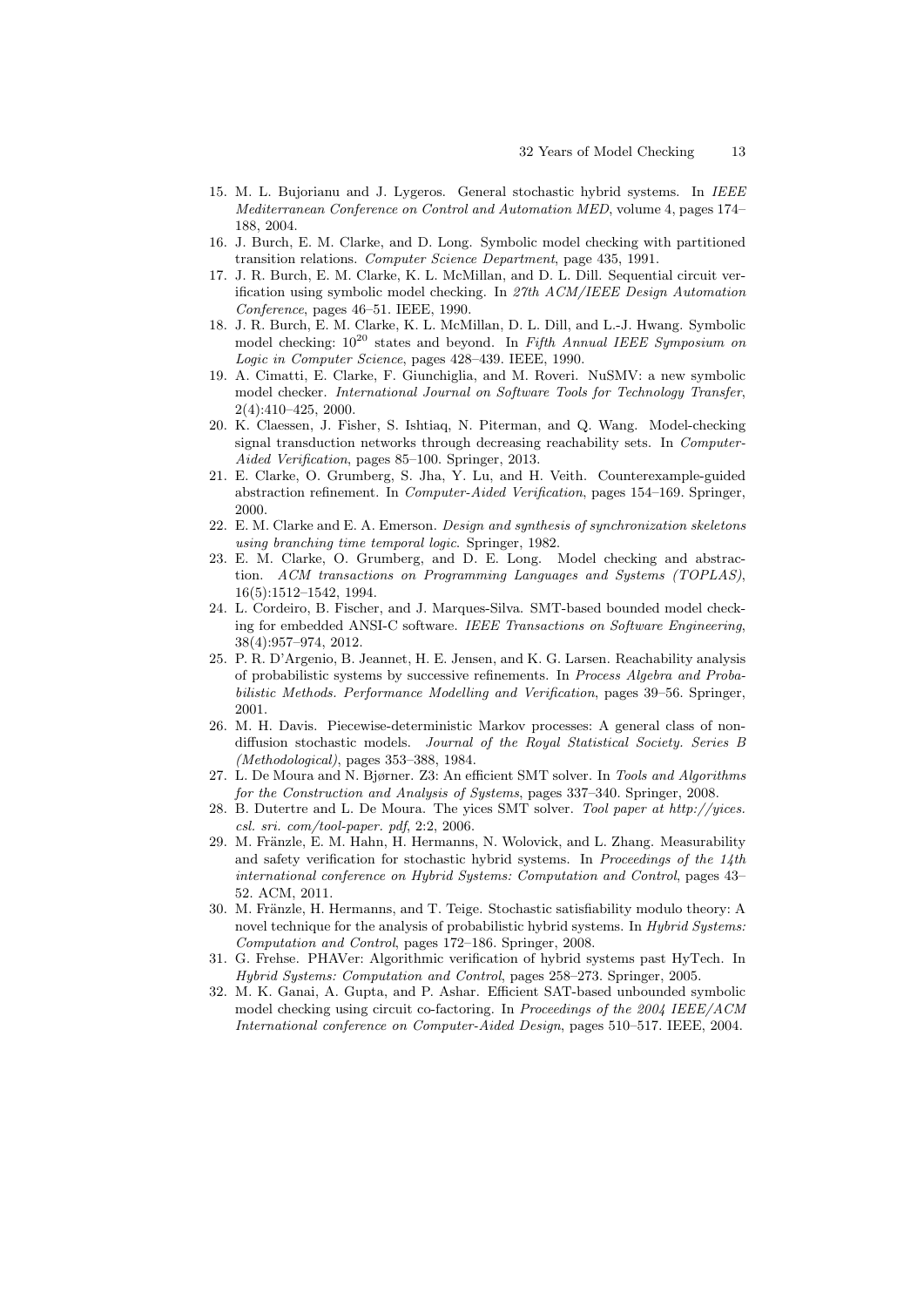- 14 E. Clarke, Q. Wang
- 33. P. Godefroid. Using partial orders to improve automatic verification methods. In Computer-Aided Verification, pages 176–185. Springer, 1991.
- 34. E. M. Hahn, G. Norman, D. Parker, B. Wachter, and L. Zhang. Game-based abstraction and controller synthesis for probabilistic hybrid systems. In Quantitative Evaluation of Systems (QEST), 2011 Eighth International Conference on, pages 69–78. IEEE, 2011.
- 35. R. Hardin, R. Kurshan, S. Shukla, and M. Vardi. A new heuristic for bad cycle detection using BDDs. In Computer-Aided Verification, pages 268–278. Springer, 1997.
- 36. K. Havelund and N. Shankar. Experiments in theorem proving and model checking for protocol verification. In FME'96: Industrial Benefit and Advances in Formal Methods, pages 662–681. Springer, 1996.
- 37. T. A. Henzinger, R. Jhala, R. Majumdar, and G. Sutre. Software verification with BLAST. In Model Checking Software, pages 235–239. Springer, 2003.
- 38. H. Hermanns, B. Wachter, and L. Zhang. Probabilistic CEGAR. In Computer-Aided Verification, pages 162–175. Springer, 2008.
- 39. G. J. Holzmann. The model checker SPIN. IEEE Transactions on Software Engineering, 23(5):279–295, 1997.
- 40. J. Hu, J. Lygeros, and S. Sastry. Towards a theory of stochastic hybrid systems. In Hybrid Systems: Computation and Control, pages 160–173. Springer, 2000.
- 41. J.-P. Katoen, M. Khattri, and I. S. Zapreev. A Markov reward model checker. In Second International Conference on the Quantitative Evaluation of Systems, pages 243–244. IEEE, 2005.
- 42. D. Kroening and M. Tautschnig. CBMC C bounded model checker. In Tools and Algorithms for the Construction and Analysis of Systems (TACAS), volume 8413 of LNCS, pages 389–391. Springer, 2014.
- 43. M. Kwiatkowska, G. Norman, and D. Parker. Game-based abstraction for Markov decision processes. In Third International Conference on Quantitative Evaluation of Systems, pages 157–166. IEEE, 2006.
- 44. M. Kwiatkowska, G. Norman, and D. Parker. PRISM 4.0: Verification of probabilistic real-time systems. In G. Gopalakrishnan and S. Qadeer, editors, Proc. 23rd International Conference on Computer-Aided Verification, volume 6806 of LNCS, pages 585–591. Springer, 2011.
- 45. W. Marrero, E. Clarke, and S. Jha. Model checking for security protocols. Technical report, DTIC Document, 1997.
- 46. K. L. McMillan. Symbolic model checking. Springer, 1993.
- 47. K. L. McMillan. Applying SAT methods in unbounded symbolic model checking. In Computer-Aided Verification, pages 250–264. Springer, 2002.
- 48. K. L. McMillan. Interpolation and SAT-based model checking. In Computer Aided Verification, pages 1–13. Springer, 2003.
- 49. D. Peled. All from one, one for all: on model checking using representatives. In Computer-Aided Verification, pages 409–423. Springer, 1993.
- 50. A. Platzer. Stochastic differential dynamic logic for stochastic hybrid programs. In Automated Deduction–CADE-23, pages 446–460. Springer, 2011.
- 51. A. Pnueli. The temporal logic of programs. In 18th Annual Symposium on Foundations of Computer Science, 1977, pages 46–57. IEEE, 1977.
- 52. J.-P. Queille and J. Sifakis. Specification and verification of concurrent systems in CESAR. In International Symposium on Programming, pages 337–351. Springer, 1982.